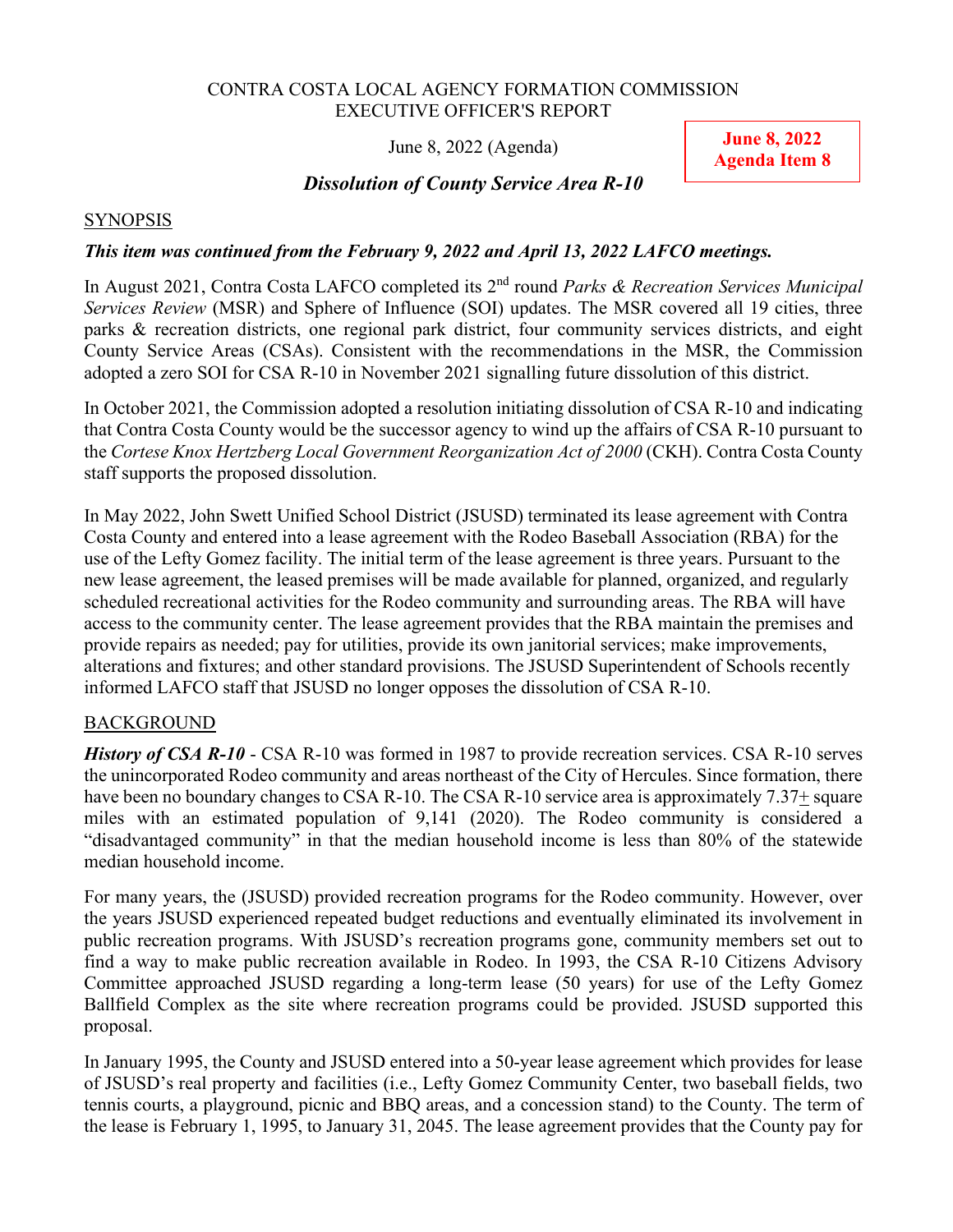all utilities, janitorial service, and maintenance. The lease agreement also includes provisions which allow for either party to cancel the lease with 180 days' notice. As noted above, JSUSD provided the County with notice of cancellation of the lease agreement between JSUSD and the County.

*Current Status* - Regarding facilities and capacity, at an annual net cost, CSA R-10 maintains the Lefty Gomez Community Center building. County staff reported that these facilities are in poor condition and in need of significant investment. Considerable infrastructure needs exist, however, there is currently no available funding. Further, the Community Center is not adequately sized to meet community needs.

As for funding and financial ability of CSA R-10 to provide services, CSA R-10 relies on Community Center rentals to generate revenue and has no other secure source of funding. The recent loss of a lease with the County Office of Education and insufficient revenues to meet current obligations have resulted in deferred maintenance and ongoing financial burden. Further, the COVID pandemic has severely impacted CSA R-10 revenues. It is anticipated that the new lease agreement between JSUSD and the RBA will provide for continuation of community and recreational activities.

Also, as noted in the MSR, CSA R-10 previously had a citizen advisory committee; however, each of the five seats is vacant, and the committee has effectively dissolved.

*MSR Findings* - The 2021 MSR includes two SOI options for CSA R-10: 1) adopt a zero SOI indicating future dissolution; or 2) retain the existing coterminous SOI. The recommendation was to adopt a zero SOI and dissolve CSA R-10.

In conjunction with the MSR, in November 2021, the Commission adopted a zero SOI for CSA R-10 signaling dissolution. In conjunction with dissolution, the County will be named the successor agency to wind up the affairs of CSA R-10. Following dissolution, maintenance of the facilities will be the responsibility of the JSUSD.

# DISCUSSION

**Factors for Consideration** - Government Code (GC) §56668 sets forth factors the Commission is required to consider in evaluating any change of organization (e.g., dissolution). In the Commission's review and evaluation, no single factor is determinative. In reaching a decision, each is to be evaluated within the context of the overall proposal. These factors are analyzed in Attachment 1. In addition, other factors are discussed below.

**Tax Rates, Assessed Value, Assets and Liabilities** - The subject area includes 11 tax rate areas: 62007, 62037, 62039, 62042, 62046, 62055, 62056, 62058, 62062, 85014 and 85025. The assessed value for the proposal area is \$846,484,835 based on the 2021 roll. CSA R-10 receives no property or special tax revenue.

Regarding assets and liabilities, CSA R-10 has no assets and no liabilities.

**Designation of Successor Agency and Plan for Service** - The CKH provides that should LAFCO dissolve a district, it shall identify the effective date of dissolution, designate a successor agency to wind up the affairs of the extinguished agency, and may apply other terms and conditions with its action pursuant to GC §§56885 – 56890.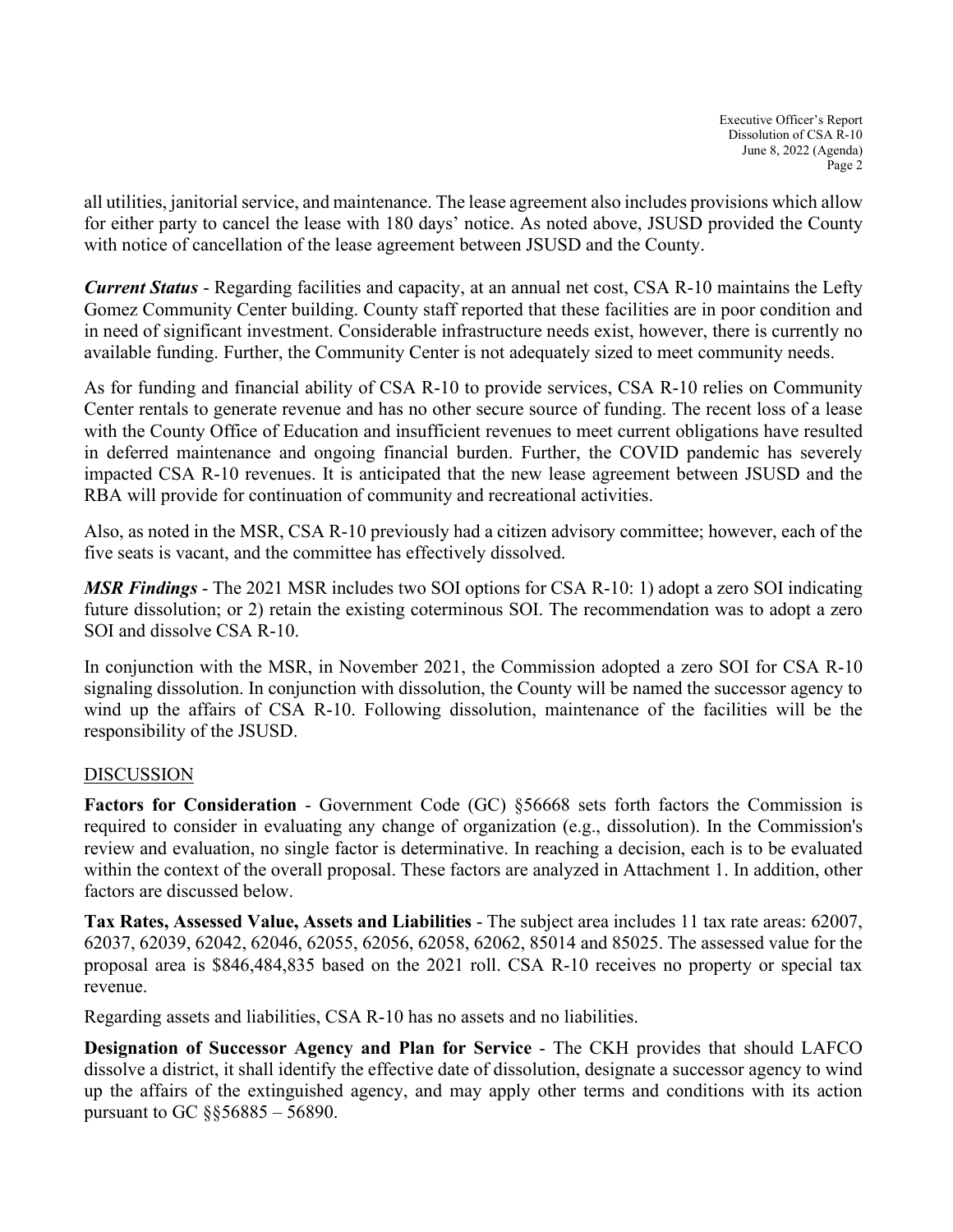If the territory of a dissolved district is located entirely within the unincorporated territory of a single county, the county is deemed the successor agency pursuant to GC §57451(b). CSA R-10 is located entirely in unincorporated Contra Costa County; and the County has agreed to be the successor agency. Because CSA R-10 has no assets and liabilities, the County as successor agency would be responsible for coordinating with JSUSD regarding the Community Center and baseball fields.

Regarding a plan for service, the County will coordinate with the JSUSD regarding the Community Center and baseball fields.

**Commission Proceedings** – A dissolution may be initiated by LAFCO if it is consistent with a recommendation or conclusions of a study prepared pursuant to GC §§56378, 56425, or 56430, and LAFCO makes determinations specified in §56881(b). Sections 56378, 56425, and 56430 require LAFCO to study existing agencies, make determinations regarding SOIs and conduct municipal service reviews.

Section 56881(b) requires LAFCO to make both of the following determinations with regard to the proposed dissolution:

- (1) Public service costs of a proposal that the commission is authorizing are likely to be less than or substantially similar to the costs of alternate means of providing the service.
- (2) A change of organization or reorganization that is authorized by the commission promotes public access and accountability for community service needs and financial resources.

Before LAFCO can dissolve a district, LAFCO must hold a noticed public hearing. LAFCO published a 1/8-page display ad in the newspaper in lieu of individual mailed notices. The display ad was published in the West County Times. The CKH provides that if the number of mailed notices exceeds 1,000, LAFCO can publish a 1/8-page display ad in the newspaper of general circulation in lieu of individual notices to landowners and registered voters. Today's hearing was continued from the February 9, 2022, LAFCO meeting.

If the dissolution of CSA R-10 is approved, state law requires LAFCO to conduct a protest hearing to allow landowners and voters within the district boundary an opportunity to protest the dissolution. The protest hearing cannot be conducted less than 30 days after the Commission's approval of the dissolution. In the case of a LAFCO initiated proposal, a protest hearing is required (GC §57008). Due to COVID and in-person meeting restrictions, the protest hearing will be held via Zoom/teleconference.

The Commission has delegated authority to conduct the protest hearing to the LAFCO Executive Officer. If the Commission approves the dissolution, LAFCO staff will conduct a noticed protest hearing no less than 30 days after the Commission's approval.

**Environmental Impact of the Proposal -** The LAFCO-initiated proposal to dissolve CSA R-10 and name Contra Costa County as successor agency is a jurisdictional change and has no physical effects on land use or the environment. The project is therefore categorically exempt from the California Environmental Quality Act (CEQA) pursuant to CEQA Guidelines Section 15320 (Class 20 – Changes in Government Organization). The LAFCO Environmental Coordinator reviewed the notice of exemption and finds it adequate for LAFCO purposes.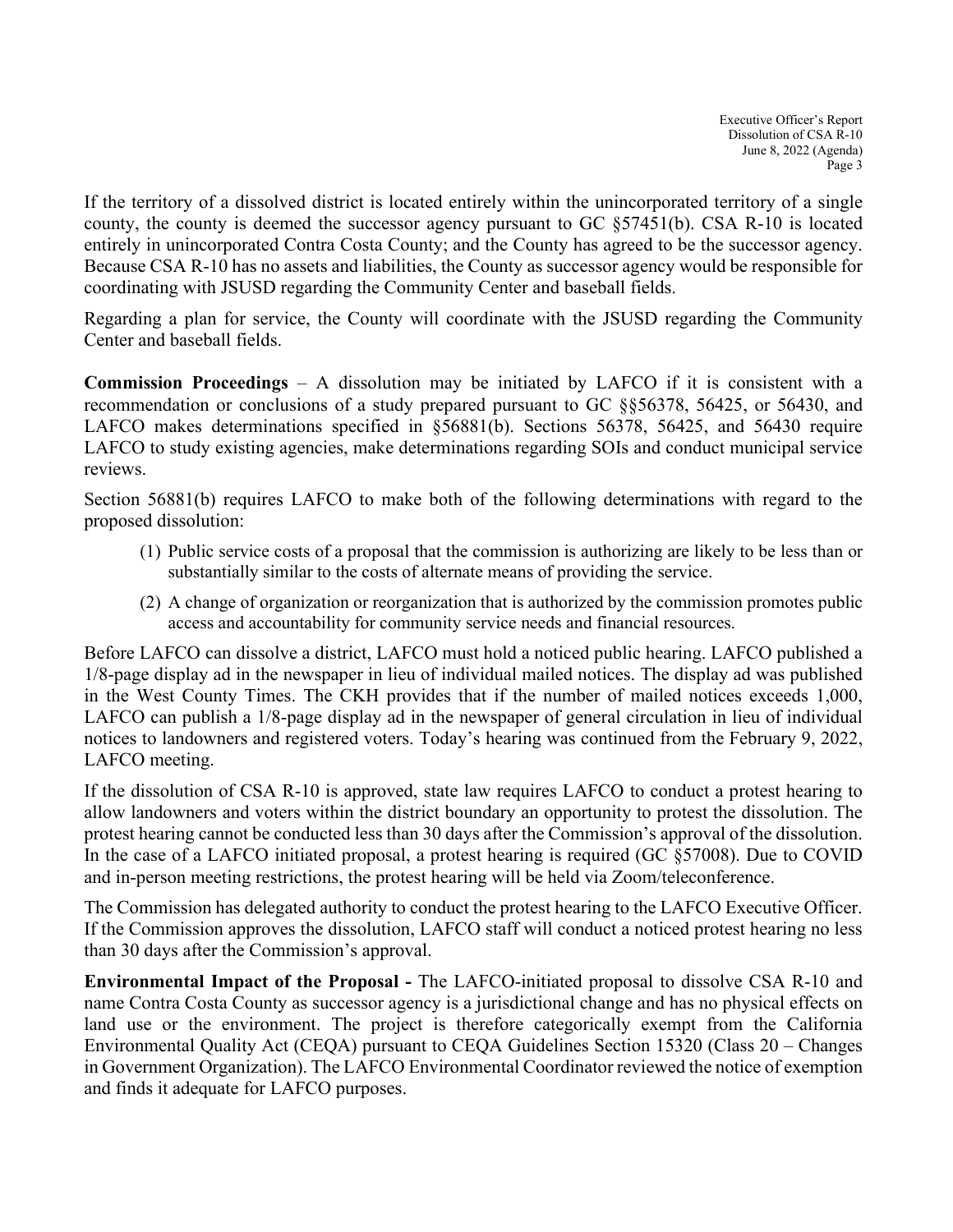Executive Officer's Report Dissolution of CSA R-10 June 8, 2022 (Agenda) Page 4

#### **CONCLUSION**

One of the fundamental goals of LAFCOs is to ensure the efficient and effective provision of municipal services in an accountable manner. The proposed dissolution will terminate a financially distressed district and defer to the successor agency to coordinate with the JSUSD regarding assets and liabilities.

#### ALTERNATIVES FOR COMMISSION ACTION

After consideration of this report and any testimony or additional materials that are submitted, the Commission should consider approving one of the following options:

- **Option 1 1.** Approve the dissolution and required findings as proposed pursuant to the following:
	- a. The affected territory is located entirely within an unincorporated area of Contra Costa County.
	- b. The reason for the proposal is to dissolve a district that is financially distressed and essentially inactive.
	- **2**. Designate Contra Costa County as successor agency to CSA R-10.
	- **3.** As lead agency, find that the project is categorically exempt from the California Environmental Quality Act (CEQA) pursuant to CEQA Guidelines Section 15320 (Class 20 – Changes to Government Organization).
	- **4.** Find that the subject territory is inhabited, and the proposal is subject to protest proceedings to be conducted no less than 30 days following the Commission's approval of the proposal.
	- **5.** Adopt the LAFCO Resolution approving dissolution of CSA R-10 and setting forth the Commission's terms, conditions, findings, and determinations.
- **Option 2** DENY the proposal to dissolve CSA R-10.
- **Option 3** If the Commission needs more information, CONTINUE this matter to a future meeting.

#### RECOMMENDED ACTIONS:

#### **Approve Option 1 to dissolve CSA R-10 and name Contra Costa County as successor agency.**

# $\overline{a}$ LOU ANN TEXEIRA, EXECUTIVE OFFICER CONTRA COSTA LOCAL AGENCY FORMATION COMMISSION

#### Exhibit

A. Map of CSA R-10

Attachments

- 1. Factors for Consideration (GC §56668)
- 2. Draft LAFCO Resolution Dissolving CSA R-10
- c: Distribution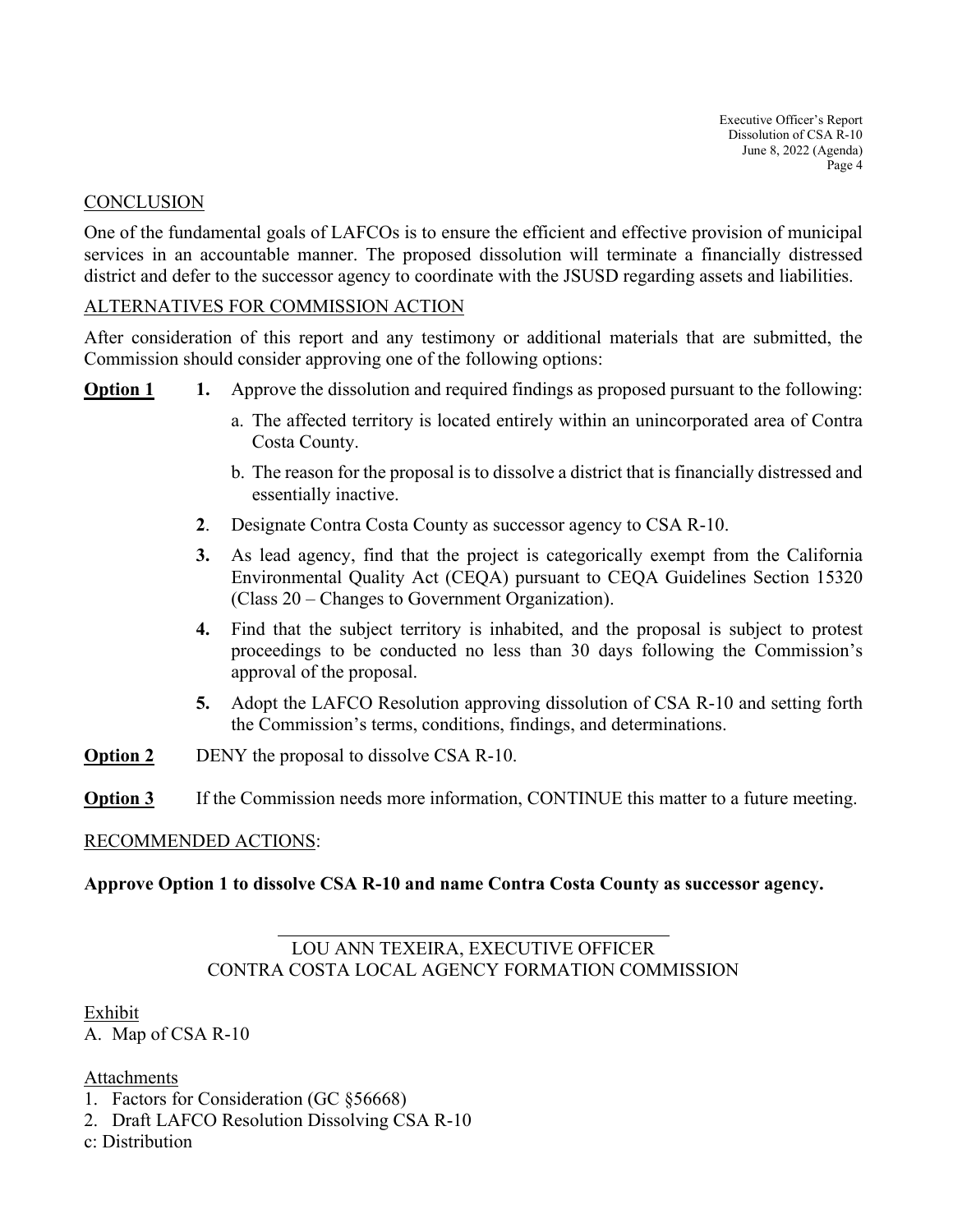# County Service Area R-10 (Rodeo) and Coterminus SOI **Exhibit A**

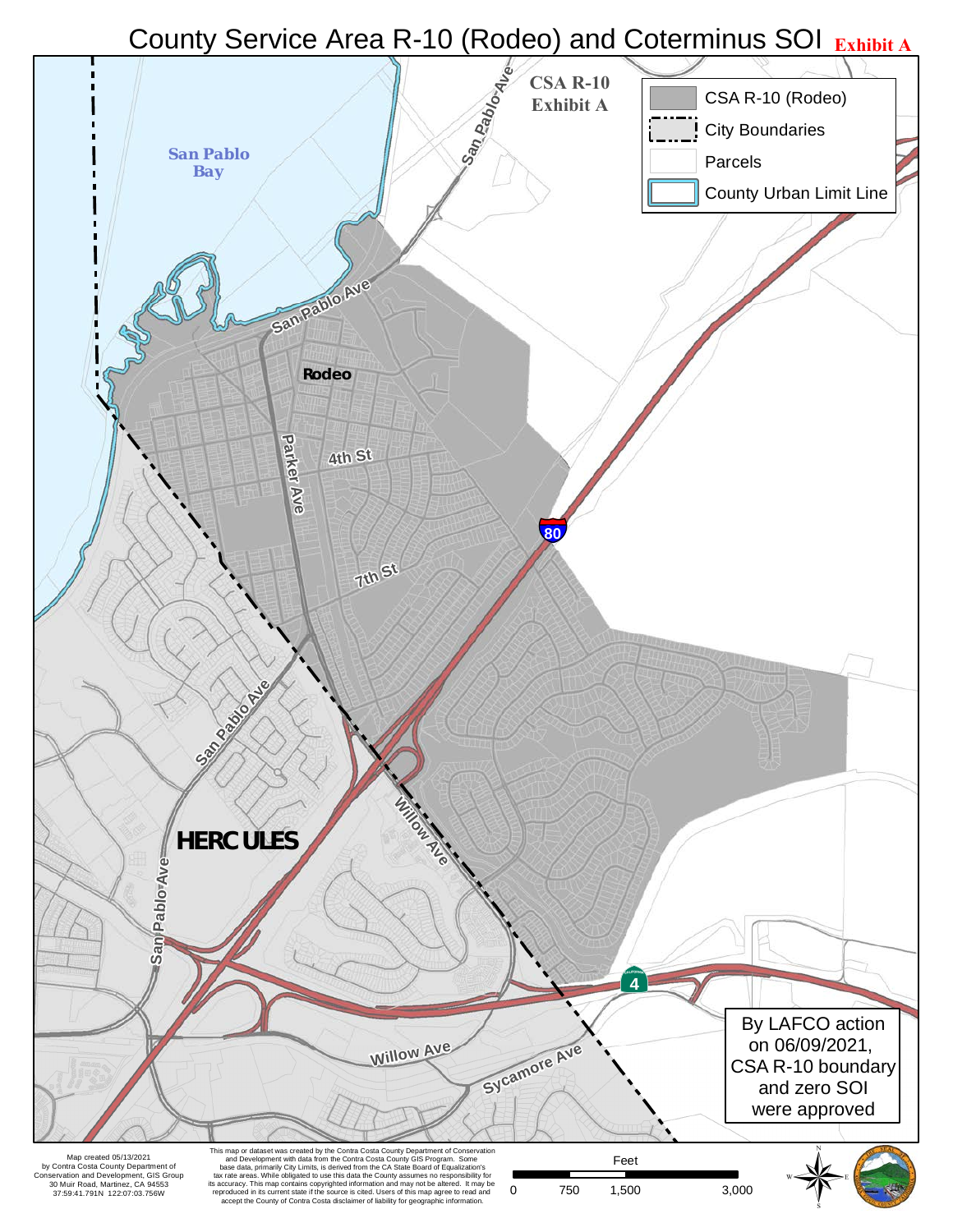# **Factors for Consideration (California Government Code §56668)**

| <b>FACTOR</b>                                                                                                                                                                                                                                                                                                                                | <b>COMMENTS</b>                                                                                                                                                                                              |
|----------------------------------------------------------------------------------------------------------------------------------------------------------------------------------------------------------------------------------------------------------------------------------------------------------------------------------------------|--------------------------------------------------------------------------------------------------------------------------------------------------------------------------------------------------------------|
| (a) Population and population density; land area                                                                                                                                                                                                                                                                                             | The subject area includes the unincorporated Rodeo                                                                                                                                                           |
| and land use; per capita assessed valuation;                                                                                                                                                                                                                                                                                                 | community. The area comprises $7.37\pm$ square miles. The                                                                                                                                                    |
| topography, natural boundaries, and drainage                                                                                                                                                                                                                                                                                                 | District boundary encompasses primarily residential and                                                                                                                                                      |
| basins; proximity to other populated areas; the                                                                                                                                                                                                                                                                                              | commercial uses. The population is approximately 9,141.                                                                                                                                                      |
| likelihood of significant growth in the area, and in                                                                                                                                                                                                                                                                                         |                                                                                                                                                                                                              |
| adjacent incorporated and unincorporated areas,                                                                                                                                                                                                                                                                                              |                                                                                                                                                                                                              |
| during the next 10 years.                                                                                                                                                                                                                                                                                                                    |                                                                                                                                                                                                              |
| (b) The need for organized community services;<br>the present cost and adequacy of governmental<br>services and controls in the area; probable future<br>needs for those services and controls; probable                                                                                                                                     | There is a potential need for operation of the community<br>center, baseball fields and other amenities. It is unlikely<br>that CSA R-10 can continue to support these uses due to<br>financial constraints. |
| effect of the proposed incorporation, formation,<br>annexation, or exclusion and of alternative courses                                                                                                                                                                                                                                      |                                                                                                                                                                                                              |
| of action on the cost and adequacy of services and<br>controls in the area and adjacent areas.                                                                                                                                                                                                                                               |                                                                                                                                                                                                              |
| "Services," as used in this subdivision, refers to<br>governmental services whether or not the services<br>are services which would be provided by local<br>agencies subject to this division, and includes the<br>public facilities necessary to provide those<br>services.                                                                 |                                                                                                                                                                                                              |
| (c) The effect of the proposed action and of                                                                                                                                                                                                                                                                                                 | It is not anticipated that dissolution of CSA R-10 would                                                                                                                                                     |
| alternative actions, on adjacent areas, on mutual                                                                                                                                                                                                                                                                                            | affect adjacent areas or the local government structure of                                                                                                                                                   |
| social and economic interests, and on the local                                                                                                                                                                                                                                                                                              | the County.                                                                                                                                                                                                  |
| governmental structure of the county.                                                                                                                                                                                                                                                                                                        |                                                                                                                                                                                                              |
| (d) The conformity of both the proposal and its<br>anticipated effects with both the adopted<br>commission policies on providing planned,<br>orderly, efficient patterns of urban development,<br>and the policies and priorities in Section 56377.<br>(Note: Section 56377 encourages preservation of<br>agricultural and open space lands) | The subject area includes residential and commercial uses.<br>The dissolution would have no effect on development or<br>on policies and priorities in Section 56377.                                         |
| (e) The effect of the proposal on maintaining the                                                                                                                                                                                                                                                                                            | The subject area includes residential and commercial uses.                                                                                                                                                   |
| physical and economic integrity of agricultural<br>lands, as defined by Section 56016.                                                                                                                                                                                                                                                       | The dissolution would have no effect on agricultural lands.                                                                                                                                                  |
| (f) The definiteness and certainty of the boundaries<br>of the territory, the nonconformance of proposed<br>boundaries with lines of assessment or ownership,<br>the creation of islands or corridors of<br>unincorporated territory, and other similar matters<br>affecting the proposed boundaries.                                        | The parcels that comprise the subject territory have<br>specific boundary lines that are certain and identifiable.                                                                                           |
| (h) The proposal's consistency with city or county                                                                                                                                                                                                                                                                                           | The dissolution will have no effect on the County General                                                                                                                                                    |
| general and specific plans.                                                                                                                                                                                                                                                                                                                  | Plan.                                                                                                                                                                                                        |
| (i) The sphere of influence (SOI) of any local                                                                                                                                                                                                                                                                                               | The dissolution will have no effect on the SOIs of any                                                                                                                                                       |
| agency which may be applicable to the proposal                                                                                                                                                                                                                                                                                               | local agency other than CSA R-10.                                                                                                                                                                            |
| being reviewed.                                                                                                                                                                                                                                                                                                                              |                                                                                                                                                                                                              |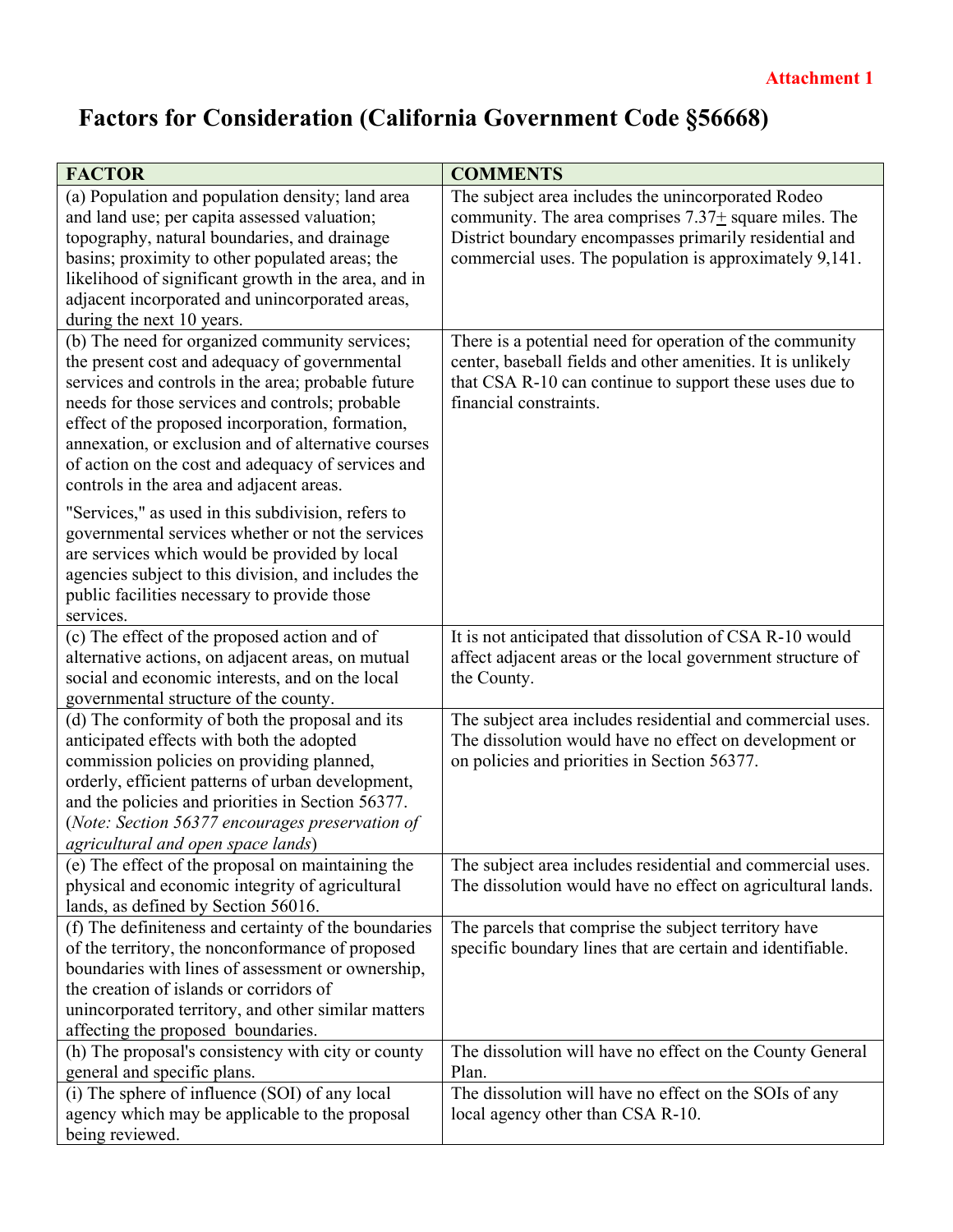| <b>FACTOR</b>                                                                                                                                                                                                                                                                                                                                                                                                                                                                                                                          | <b>COMMENTS</b>                                                                                                                                                                                                                                                    |
|----------------------------------------------------------------------------------------------------------------------------------------------------------------------------------------------------------------------------------------------------------------------------------------------------------------------------------------------------------------------------------------------------------------------------------------------------------------------------------------------------------------------------------------|--------------------------------------------------------------------------------------------------------------------------------------------------------------------------------------------------------------------------------------------------------------------|
| (j) The comments of any affected local agency or<br>other public agency.                                                                                                                                                                                                                                                                                                                                                                                                                                                               | The John Swett Unified School District (JSUSD) entered<br>into a lease agreement with the Rodeo Baseball<br>Association to provide recreational and community<br>activities for the Rodeo community and surrounding areas.                                         |
| (k) The ability of the newly formed or receiving<br>entity to provide the services which are the subject<br>of the application to the area, including the<br>sufficiency of revenues for those services<br>following the proposed boundary change.                                                                                                                                                                                                                                                                                     | CSA R-10 has no established or secure source of revenue.<br>As successor agency, the County will work with JSUSD<br>on outstanding funding and maintenance issues.                                                                                                 |
| (n) Any information or comments from the<br>landowner or owners, voters, or residents of the<br>affected territory.                                                                                                                                                                                                                                                                                                                                                                                                                    | In accordance with LAFCO statutes, Contra Costa LAFCO<br>published a display ad in the local newspaper. As of this<br>LAFCO received no formal objections from landowners or<br>registered voters.                                                                 |
| (o) Any information relating to existing land use<br>designations.                                                                                                                                                                                                                                                                                                                                                                                                                                                                     | The County's General Plan designation for the area is<br>primarily Single Family Residential – High Density (SH)<br>and the zoning designation is Planned Unit. No changes to<br>the present or planned land uses will result from this change<br>of organization. |
| (p) The extent to which the proposal will promote<br>environmental justice. As used in this subdivision,<br>"environmental justice" means the fair treatment<br>and meaningful involvement of people of all races,<br>cultures, incomes, and national origins, with<br>respect to the location of public facilities and the<br>provision of public services, to ensure a healthy<br>environment for all people such that the effects of<br>pollution are not disproportionately borne by any<br>particular populations or communities. | The dissolution will have no effect on environmental<br>justice or to the fair treatment of people of all races,<br>cultures and incomes.                                                                                                                          |
| 56668.5. The commission may, but is not required<br>to, consider the regional growth goals and policies<br>established by a collaboration<br>of elected officials only, formally representing<br>their local jurisdictions in an official capacity on a<br>regional or subregional basis. This section does not<br>grant any new powers or authority to<br>the commission or any other body to establish<br>regional growth goals and policies independent of<br>the powers granted by other laws.                                     | Dissolution of CSA R-10 will not affect or be affected by<br>Plan Bay Area, in that the Plan focuses on Priority<br>Development Areas (PDAs) and Priority Conservation<br>Areas (PCAs); and the affected territory is neither.                                     |

# **Note:**

Subsections (g) - regional transportation plan, (l) water supplies, (m) achieving respective fair shares of regional housing needs, and (q) local hazard mitigation plan are not applicable to this proposal.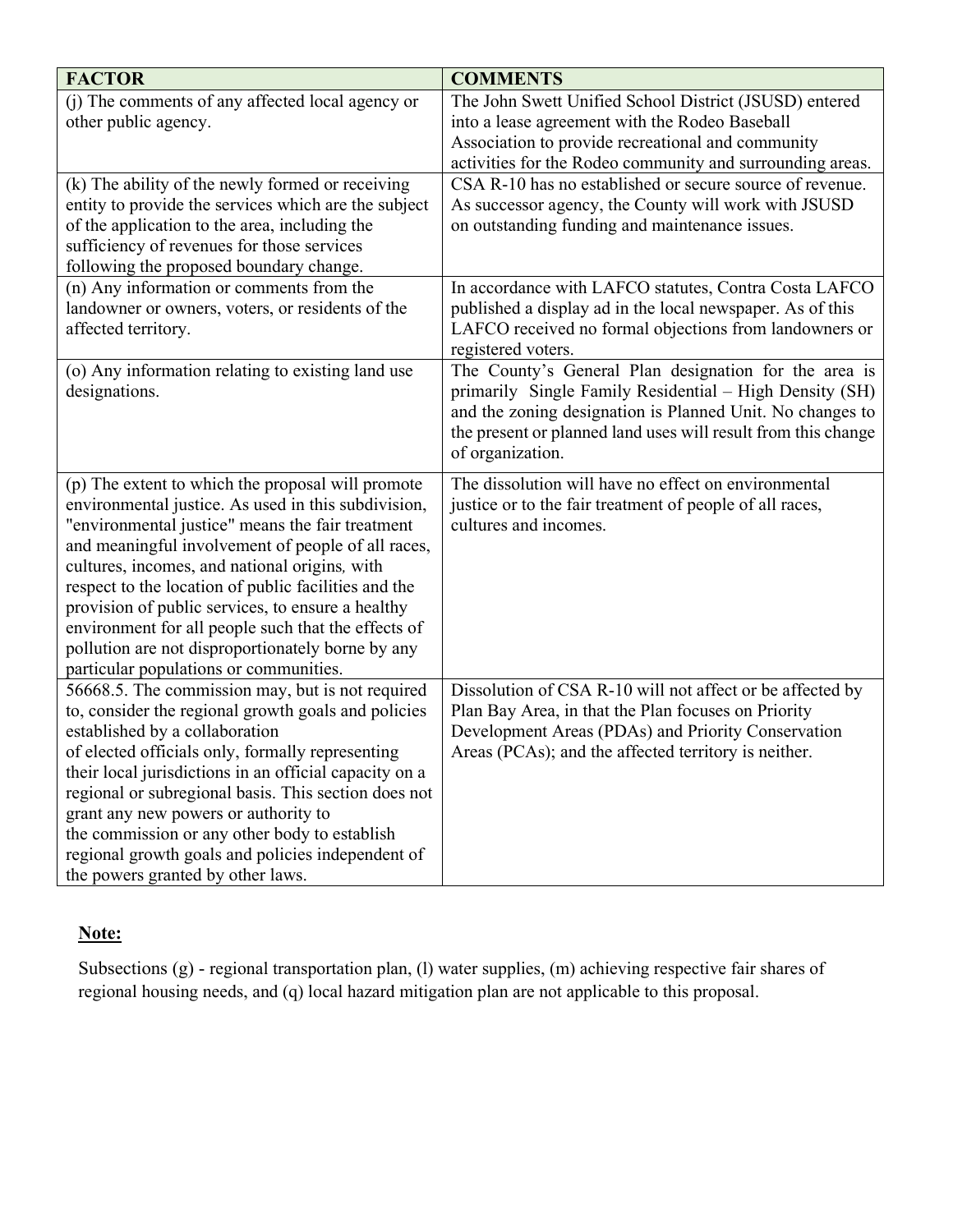## **RESOLUTION OF THE CONTRA COSTA LOCAL AGENCY FORMATION COMMISSION MAKING DETERMINATIONS AND APPROVING DISSOLUTION OF COUNTY SERVICE AREA R-10**

WHEREAS, County Service Area (CSA) R-10 is located entirely within unincorporated Contra Costa County in the unincorporated Rodeo community; and

WHEREAS, CSA R-10 comprises  $7.37\pm$  square miles with a population of approximately 9,141 residents; and

WHEREAS, CSA R-10 was formed in 1987 to provide recreational services to the Rodeo community; and

WHEREAS, in 2021, the Contra Costa Local Agency Formation Commission (LAFCO) completed its 2nd round countywide Municipal Services Review covering parks and recreation services and learned that CSA R-10 is struggling with finances and the provision of municipal services; and

WHEREAS, on November 10, 2021, LAFCO adopted a resolution initiating dissolution of CSA R-10 pursuant to the Cortese-Knox-Hertzberg Local Government Reorganization Act (Section 56000 et seq. of the Government Code); and

WHEREAS, at the time and in the manner required by law, the Executive Officer has given notice of the Commission's consideration of the proposal to dissolve CSA R-10; and

WHEREAS, notice of today's Commission hearing was advertised, and a 1/8-page display ad was published in the West County Times pursuant to Government Code section 56157 in lieu of mailed notices due to the number of affected landowners and registered voters exceeding 1,000; and

WHEREAS, the Executive Officer has reviewed available information and prepared a report including her recommendations therein, and the report and related information have been presented to and considered by the Commission; and

WHEREAS, the Commission heard, discussed and considered all oral and written testimony related to the proposal including, but not limited to, the Executive Officer's report and recommendation, the environmental document or determination, Spheres of Influence and related information; and

WHEREAS, LAFCO determines that dissolution of CSA R-10 and naming Contra Costa County as successor agency to wind up the affairs of the district is in the best interest of the affected area and the total organization of local governmental agencies within Contra Costa County; and

WHEREAS, Contra Costa County has agreed to be the successor agency.

NOW, THEREFORE, the Contra Costa Local Agency Formation Commission DOES HEREBY RESOLVE, DETERMINE AND ORDER as follows:

1. The subject proposal is assigned the following distinctive short-form designation:

# **DISSOLUTION OF COUNTY SERVICE AREA R-10**

- 2. CSA R-10 is located entirely within unincorporated Contra Costa County. The boundaries of the affected territory are found to be definite and certain as approved and set forth in Exhibit A, attached hereto and made a part hereof.
- 3. The proposal was initiated by LAFCO, the subject territory is inhabited, and the proposal is subject to protest proceedings.